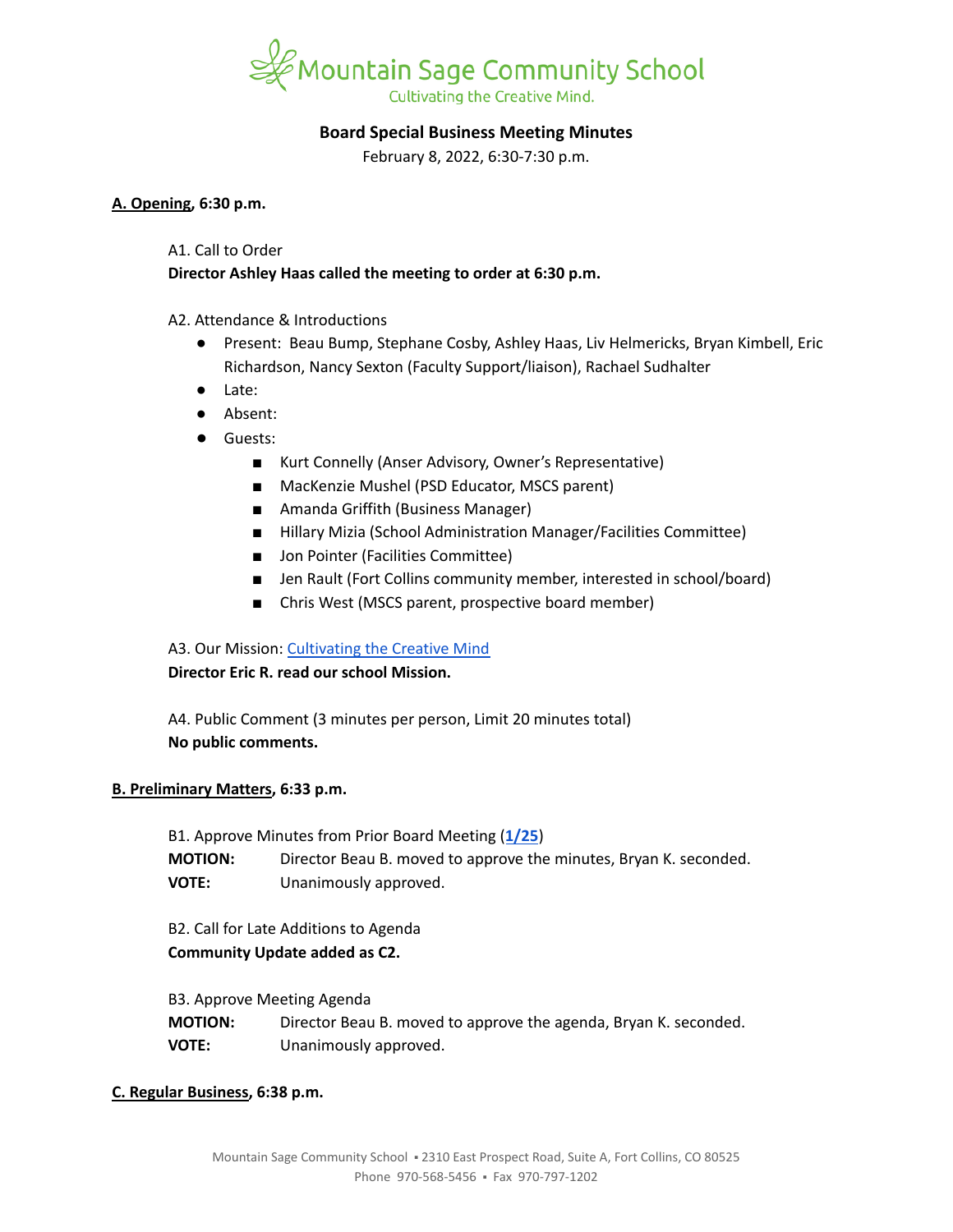

- C1. Facilities Update
	- School Director Liv Helmericks expressed gratitude to the group working on Facilities Committee and partners, owner's rep Kurt Connelly, Brian Dunbar, Ashley Haas, Amanda Griffith, Jon Pointer. It is a great team and they have done a lot of good work.
	- Director Bryan K. stated that the current lease ends in June of 2024
	- Available locations for new-site builds are few in the Fort Collins and the budget is prohibitive.
	- Budgetary impact of options
		- Bond to purchase the building at \$3.5M, should result in a slightly lower payment
		- Bond to purchase and expand roughly \$8M, first year would be a little lower. In years 7 and 8 they would be slightly higher. Estimates based on +150 students (40 forest school) for FTE of 425.
	- Change since previous due-diligence for existing site
		- $\circ$  Traffic consideration Will need to research approval from the city for sharing of parking with the neighboring church. Will we be able to accommodate the traffic for a higher student count?
		- Concerns regarding the playground which is separately owned.
	- Kurt Connolly
		- Recommend following through with the long-term lease agreement
		- Look at purchasing the current property which has several advantages.
			- Stability as an owner rather than leasing
			- Build equity
			- Potential grants which you can only apply for if you own the building
			- Better relationship with the business park as an owner instead of a renter, may help with parking easements.
		- Ask for the longest due diligence period possible
	- **Nancy Sexton** 
		- It sounds like owning the building is smart regardless.
	- Jon Pointer
		- We would need to determine how large of a bond we need. If we just purchase the existing building without the expansion the needed amount would be different.
	- Amanda Griffith
		- The bonding process takes a while, and the amount can be reduced up until the last few weeks. We can use that time to determine if a change in the amount makes sense.
	- Bryan Kimbell
		- If we did find a site to build could there be language in the lease agreement for that exception?